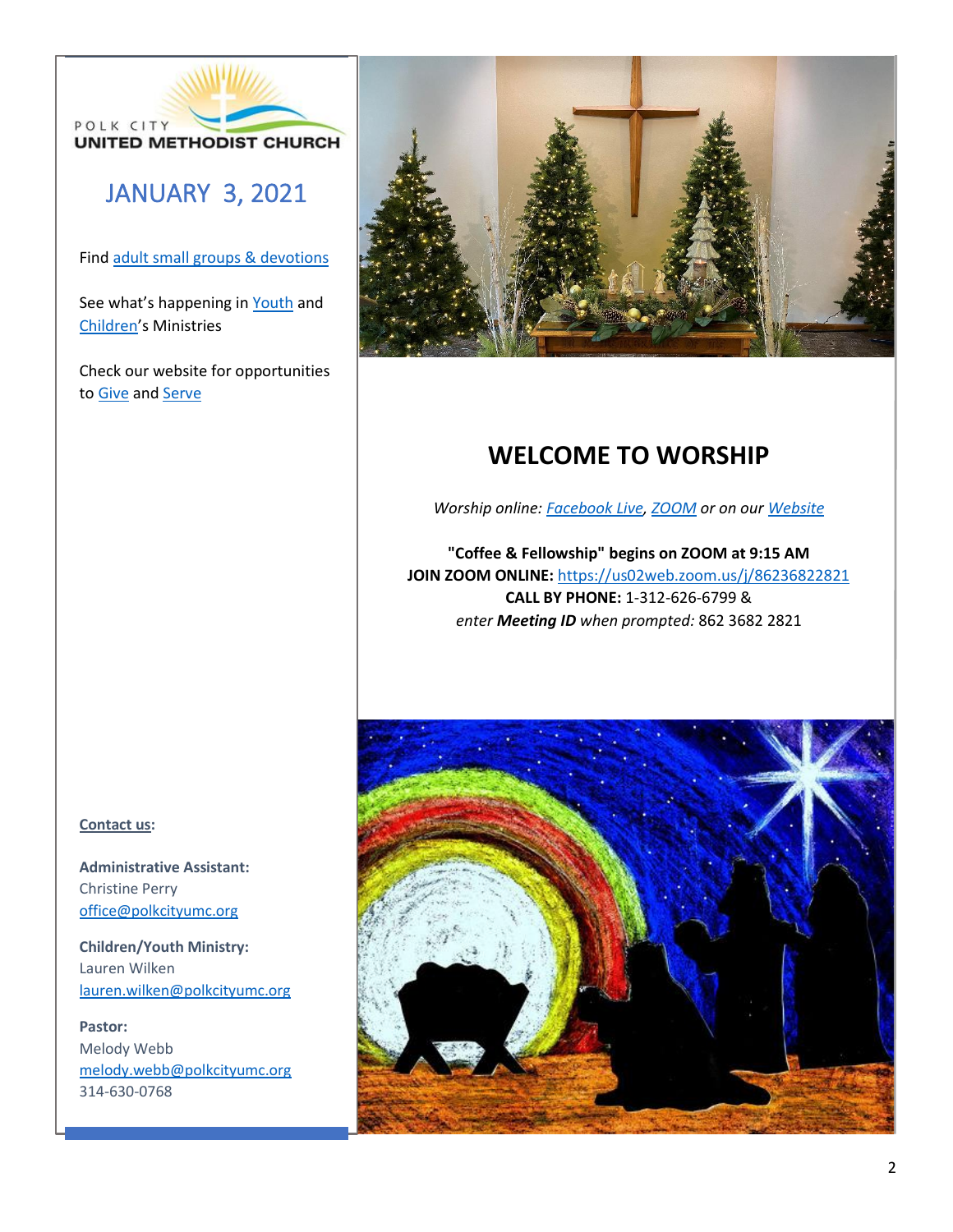# **WELCOME / ANNOUNCEMENTS**

*All words for communal speaking and singing are included below. You are encouraged to either speak the words in bold aloud as you worship, and to sing out your praise, or to attend to these words for worship and meditate on their meaning. You are also invited to greet one another and post prayer requests in the [ZOOM](about:blank) chat, the [Facebook](about:blank) comments or to fill out th[e website](about:blank) connect card.*

# **CALL TO WORSHIP**

- L: O Come, Let us Adore Him, Christ the Lord! P: **The Star in the dark sky heralded His Coming.** L: Led by the light of the Star, the Wise Ones came to pay homage. P: **We, too, come to the stable, seeking the infant King.**
- L: Come, Arise! Shine! The Light has come.
- P: **God's Light of love is shining upon us. AMEN.**

| <b>SONG OF PRAISE</b>           | "O Rejoice" |                                   | <b>CCLI Song #4489708</b> |
|---------------------------------|-------------|-----------------------------------|---------------------------|
| Come come and behold the Son    |             | O rejoice rejoice                 |                           |
| Come come and behold the babe   |             | Heaven sings tonight              |                           |
| Come see what the Lord has done |             | Rejoice the Lord is come          |                           |
| Come heaven has made a way      |             |                                   |                           |
|                                 |             | O rejoice rejoice                 |                           |
| See see in the east a star      |             | Heaven sings tonight              |                           |
| Come now as the angels sing     |             | Rejoice the Lord is come          |                           |
| All glory be unto God           |             |                                   |                           |
| Born born is the saving King    |             | Fall fall on your knees fall down |                           |
|                                 |             | Joy joy to the world this day     |                           |
| O rejoice rejoice               |             | Here find ye the word as flesh    |                           |
| Heaven sings tonight            |             | Here here on a bed of hay         |                           |
| Rejoice the Lord is come        |             |                                   |                           |
|                                 |             | O rejoice rejoice                 |                           |
| Still still is the weary world  |             | Heaven sings tonight              |                           |
| Still but for the humble praise |             | Rejoice the Lord is come          |                           |
| Hear hear as the shepherds sing |             |                                   |                           |
| Join join as the drummer plays  |             | O rejoice rejoice                 |                           |
|                                 |             | Heaven sings tonight              |                           |
|                                 |             | Rejoice the Lord is come          |                           |

## **OPENING PRAYER**

**Loving God, who breaks through the darkness of doubt and despair, be with us this day as we hear of the visit of the Wise Ones, who risked everything to follow a Star. Let us open our hearts and be willing to risk receiving the gift of gracious Love that you have to offer us in the form of our Savior, Jesus Christ. AMEN.**

## **SCRIPTURE READING Matthew 2:1-12**

# 1 In the time of King Herod, after Jesus was born in Bethlehem of Judea, wise men from the East came to Jerusalem, 2 asking, "Where is the child who has been born king of the Jews? For we observed his star at its rising, and have come to pay him homage." 3 When King Herod heard this, he was frightened, and all Jerusalem with him; 4 and calling together all the chief priests and scribes of the people, he inquired of them where the Messiah was to be born. 5 They told him, "In Bethlehem of Judea; for so it has been written by the prophet: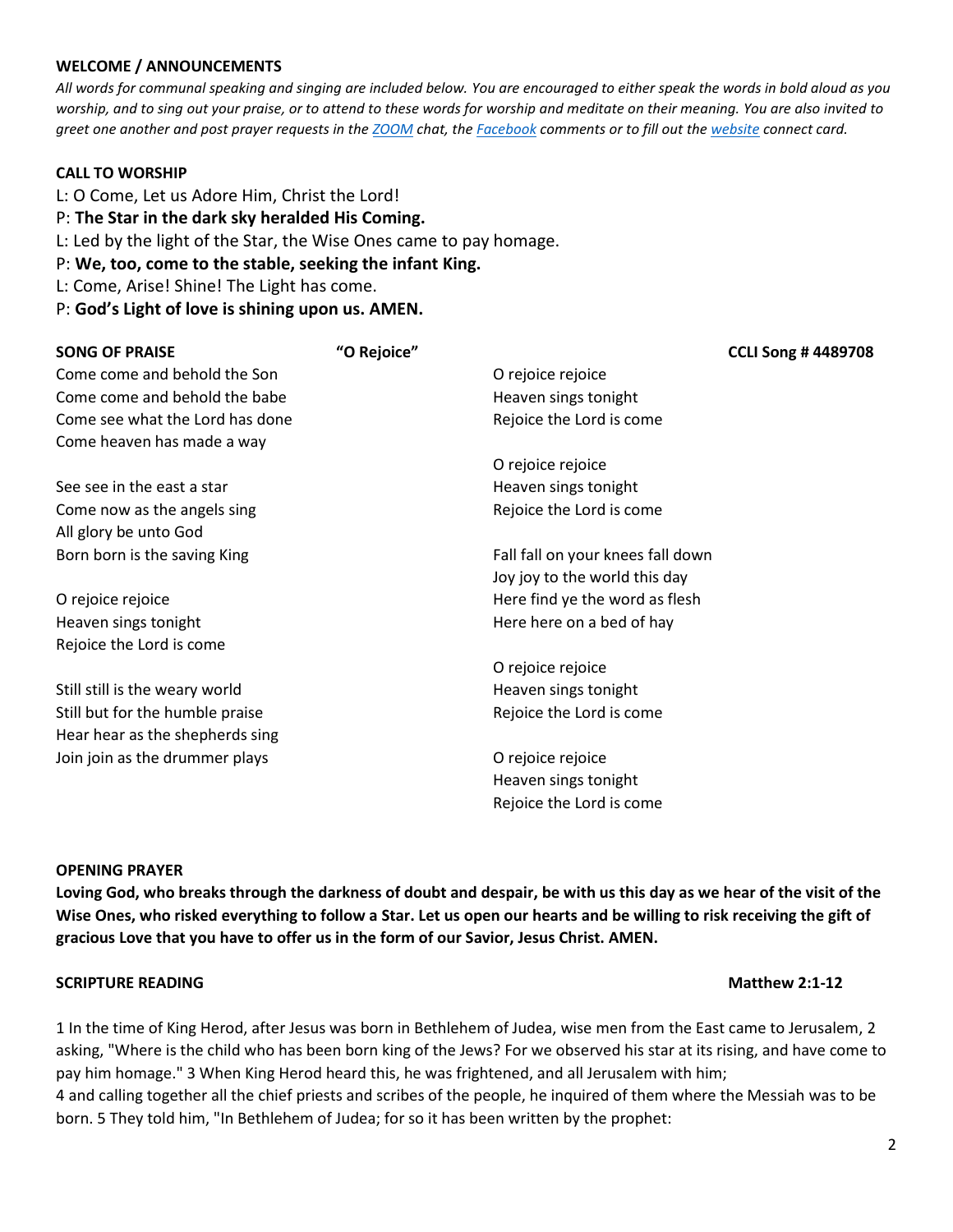# 6 *'And you, Bethlehem, in the land of Judah, are by no means least among the rulers of Judah; for from you shall come a ruler who is to shepherd my people Israel.'*

7 Then Herod secretly called for the wise men and learned from them the exact time when the star had appeared. 8 Then he sent them to Bethlehem, saying, "Go and search diligently for the child; and when you have found him, bring me word so that I may also go and pay him homage." 9 When they had heard the king, they set out; and there, ahead of them, went the star that they had seen at its rising, until it stopped over the place where the child was. 10 When they saw that the star had stopped, they were overwhelmed with joy. 11 On entering the house, they saw the child with Mary his mother; and they knelt down and paid him homage. Then, opening their treasure chests, they offered him gifts of gold, frankincense, and myrrh. 12 And having been warned in a dream not to return to Herod, they left for their own country by another road.

| <b>SONG OF PREPARATION</b>        | "Mary Did You Know" |                                       | <b>CCLI Song #839225</b> |
|-----------------------------------|---------------------|---------------------------------------|--------------------------|
| Mary did you know                 |                     | Did you know                          |                          |
| That your baby boy                |                     | That your baby boy                    |                          |
| Would one day walk on water       |                     | Has walked where angels trod          |                          |
| Mary did you know                 |                     | And when you kiss your little baby    |                          |
| That your baby boy                |                     | You've kissed the face of God         |                          |
| Would save our sons and daughters |                     |                                       |                          |
| Did you know                      |                     | Mary did you know                     |                          |
| That your baby boy                |                     | That your baby boy                    |                          |
| Has come to make you new          |                     | Is Lord of all creation               |                          |
| This Child that you delivered     |                     | Mary did you know                     |                          |
| Will soon deliver you             |                     | That your baby boy                    |                          |
|                                   |                     | Will one day rule the nations         |                          |
| Mary did you know                 |                     | Did you know                          |                          |
| That your baby boy                |                     | That your baby boy                    |                          |
| Would give sight to the blind man |                     | Is heaven's perfect Lamb              |                          |
| Mary did you know                 |                     | And the sleeping Child you're holding |                          |
| That your baby boy                |                     | Is the great I Am                     |                          |
| Would calm a storm with His hand  |                     |                                       |                          |

**SERMON Choosing Sides Donald Perschall** 

## **PASTORAL PRAYER**

*Post prayer requests in the [ZOOM](about:blank) Chat, the [Facebook](about:blank) comments or fill out the [website](about:blank) connect card.*

## **LORD'S PRAYER**

**Our Father, who art in heaven, hallowed be thy name, thy kingdom come, thy will be done, on earth, as it is in heaven. Give us this day our daily bread; and forgive us our trespasses as we forgive those who trespass against us. And lead us not into temptation, but deliver us from evil, for thine is the kingdom, and the power and the glory forever. Amen.**

# **OFFERING OUR GIFTS**

*Make your offering [online](about:blank) or mail checks to 1421 W. Broadway St., Polk City, IA 50226 (Attn: Finance Secretary)*